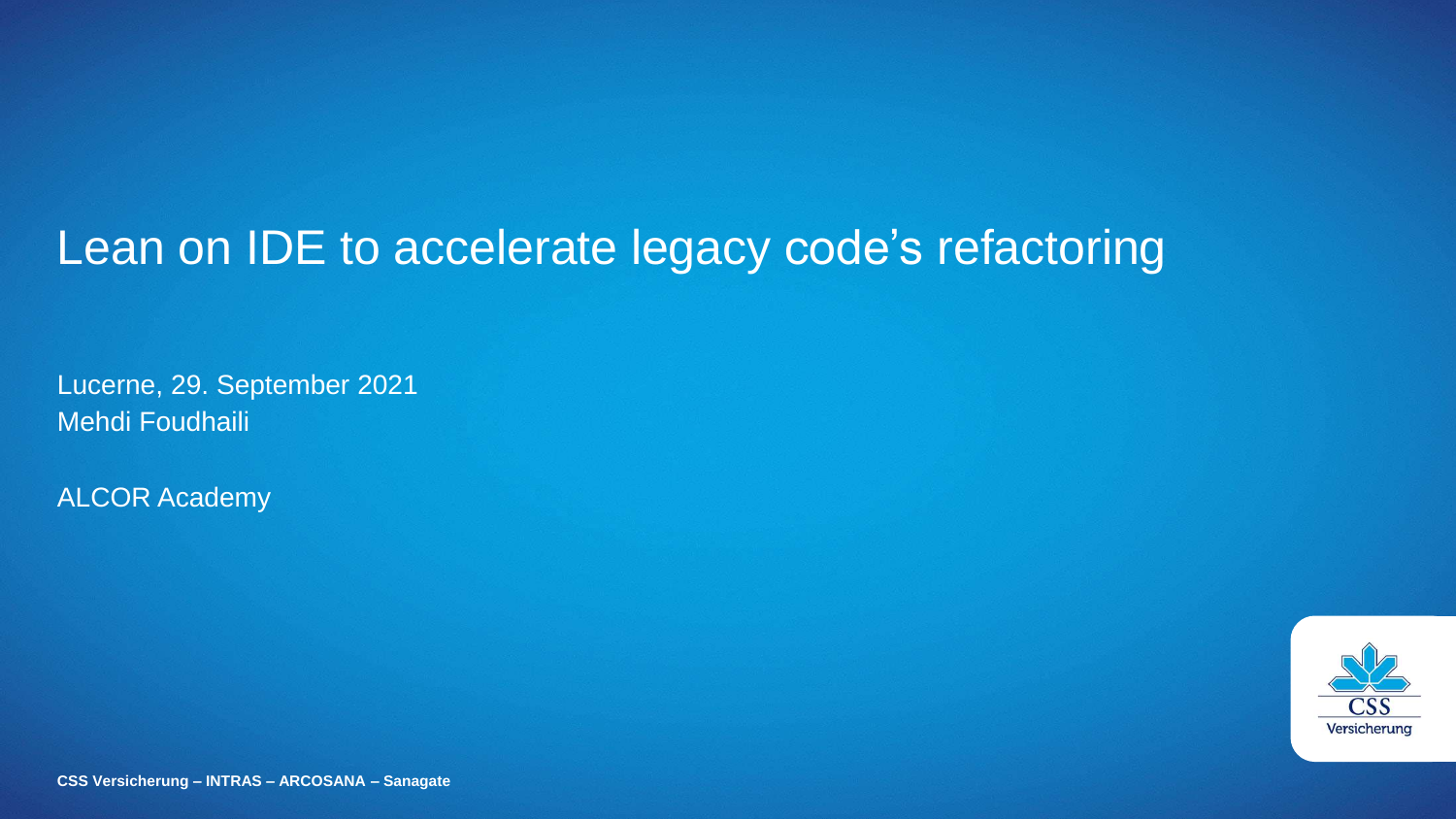### The Golden Master Approach

Before making any change to the production code:

- 1. Create X number of ramdom inputs
- 2. Bombard the class or the SUT with these random inputs
- 3. Capture and record the outputs
- 4. Start changing the code
- 5. Run the test and compare the actual output with the expected(recorded) one
- 6. If they match, keep refactoring, otherwise revert back

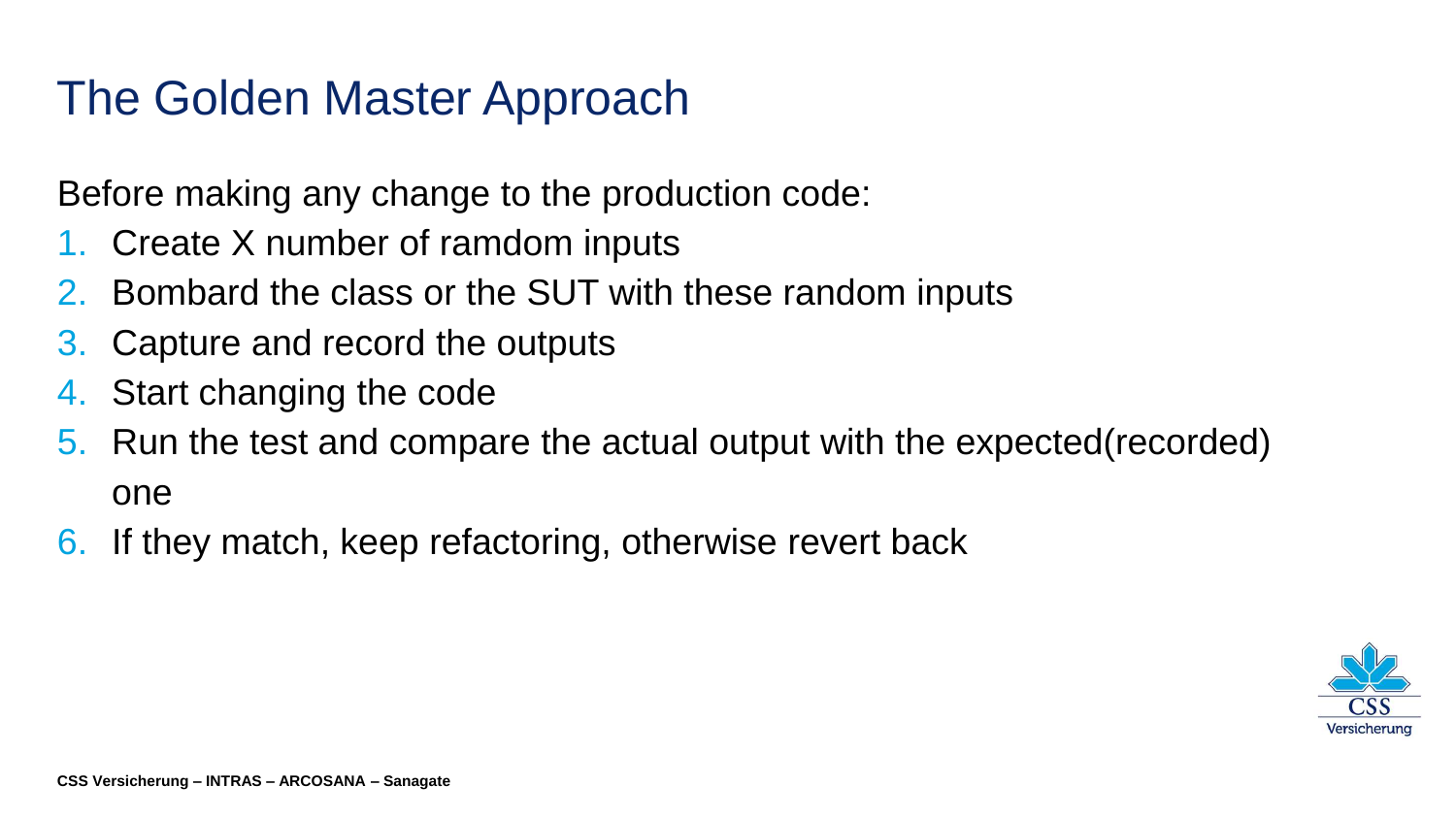

**CSS Versicherung - INTRAS - ARCOSANA - Sanagate**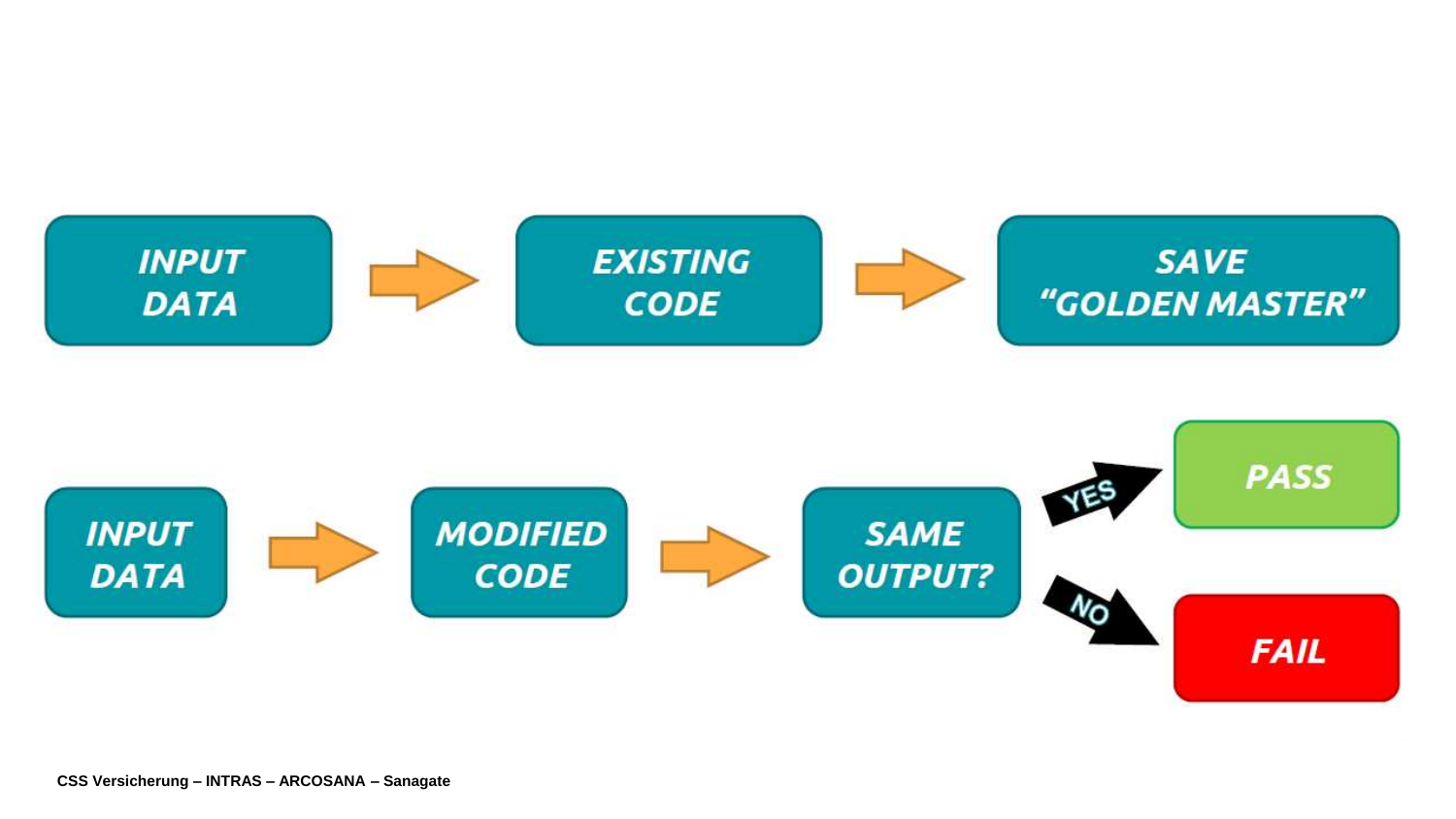#### The Golden Master Approach

Before making any change to the production code:

- 1. Create X number of ramdom inputs
- 2. Bombard the class or the SUT with these random inputs
- 3. Capture and record the outputs
- 4. Start changing the code
- 5. Run the test and compare the actual output with the expected(recorded) one
- 6. If they match, keep refactoring, otherwise revert back

#### **Approval Tests as an easy way to do Golden Master testing.**

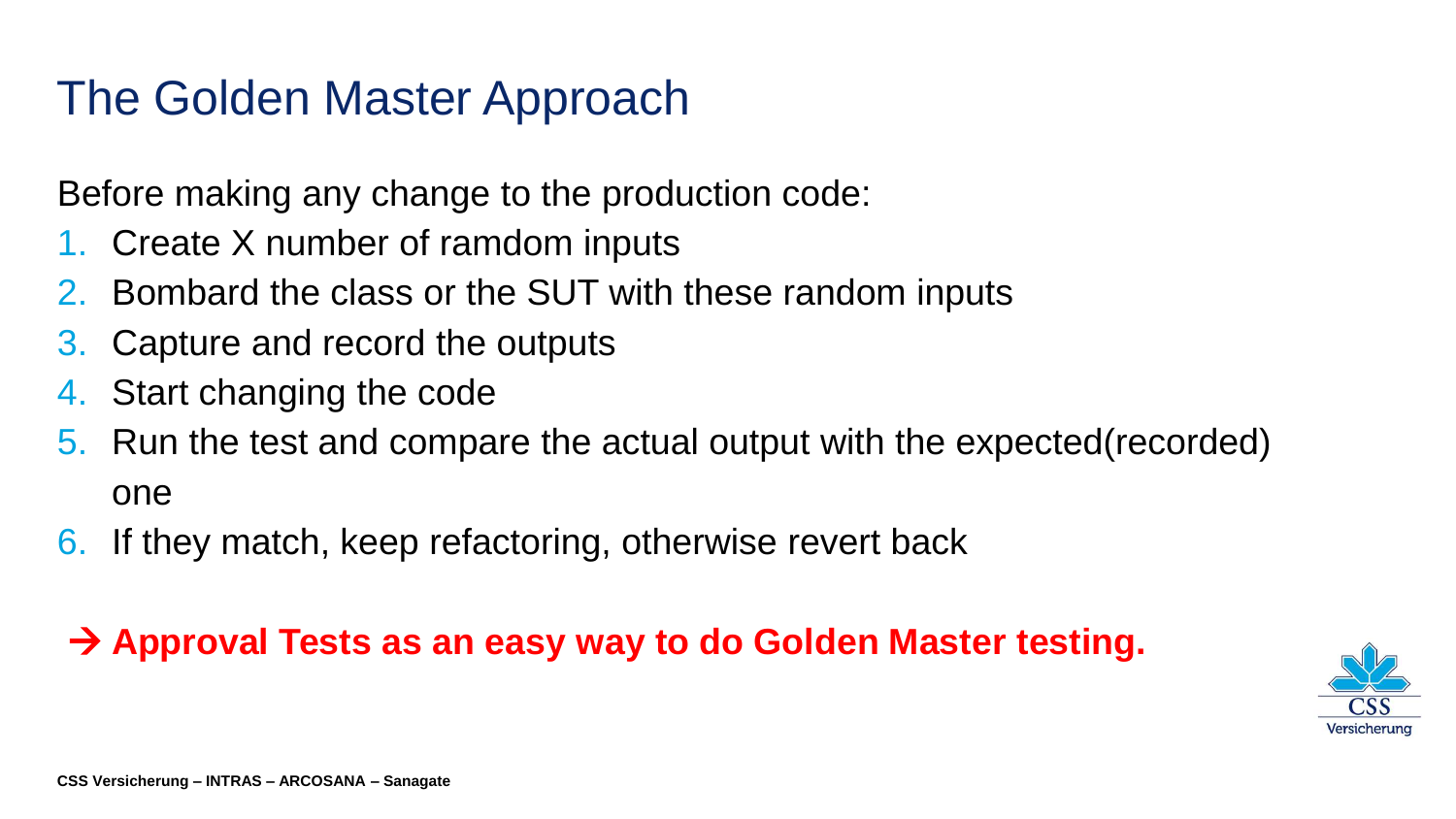### Diffblue as an alternative way to the Golden Master Approach

- Diffblue Cover Plugin for IntelliJ IDEA
- Interactively writes unit tests for java applications
- Increasing test coverage
- Helps find regressions in future code changes

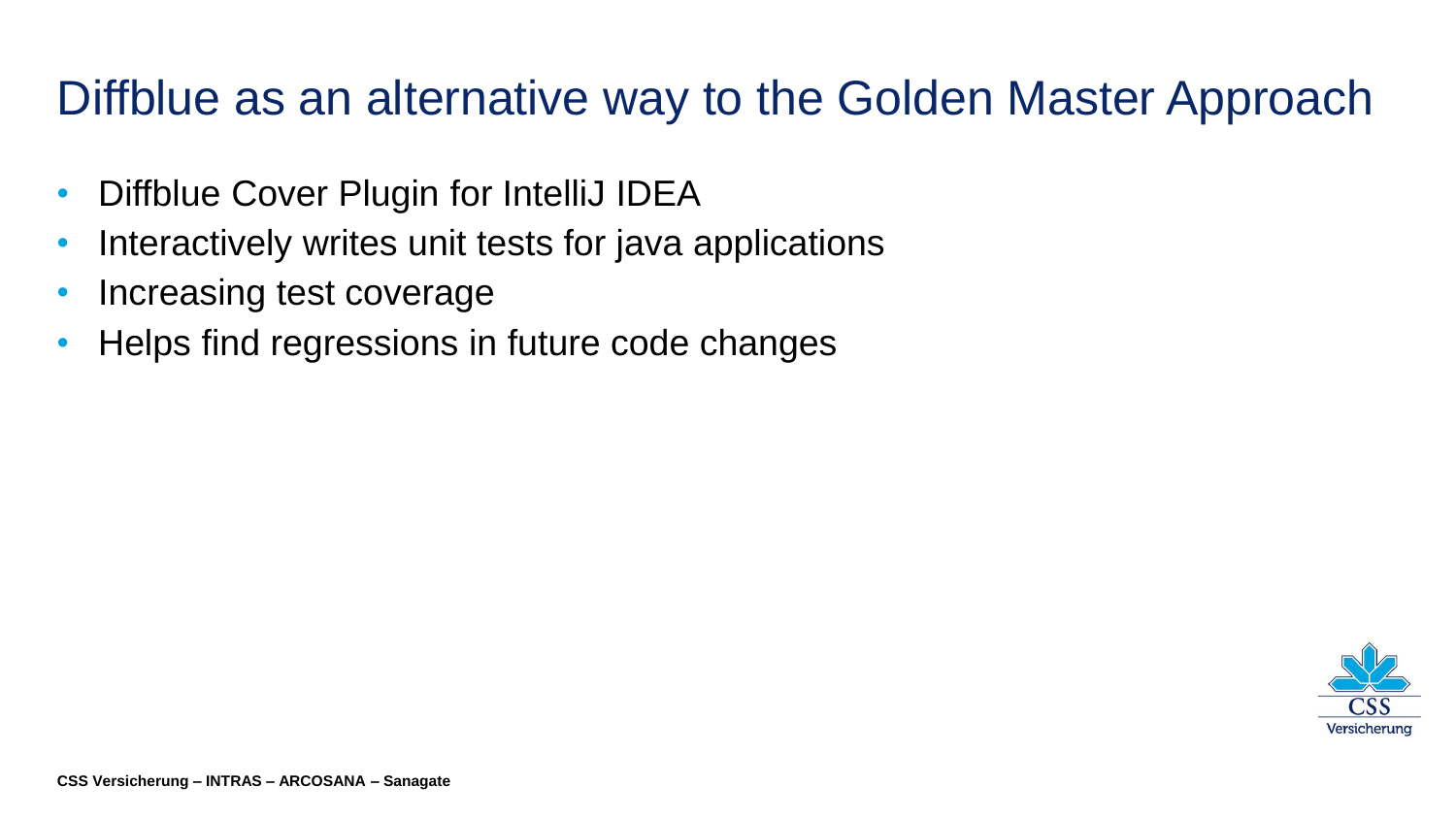# **Setup**

In order to get Diffblue Cover working:

- Java 8 or Java 11 compatible source code
- The code must build
- Required dependencies on classpath: Junit & Mockito

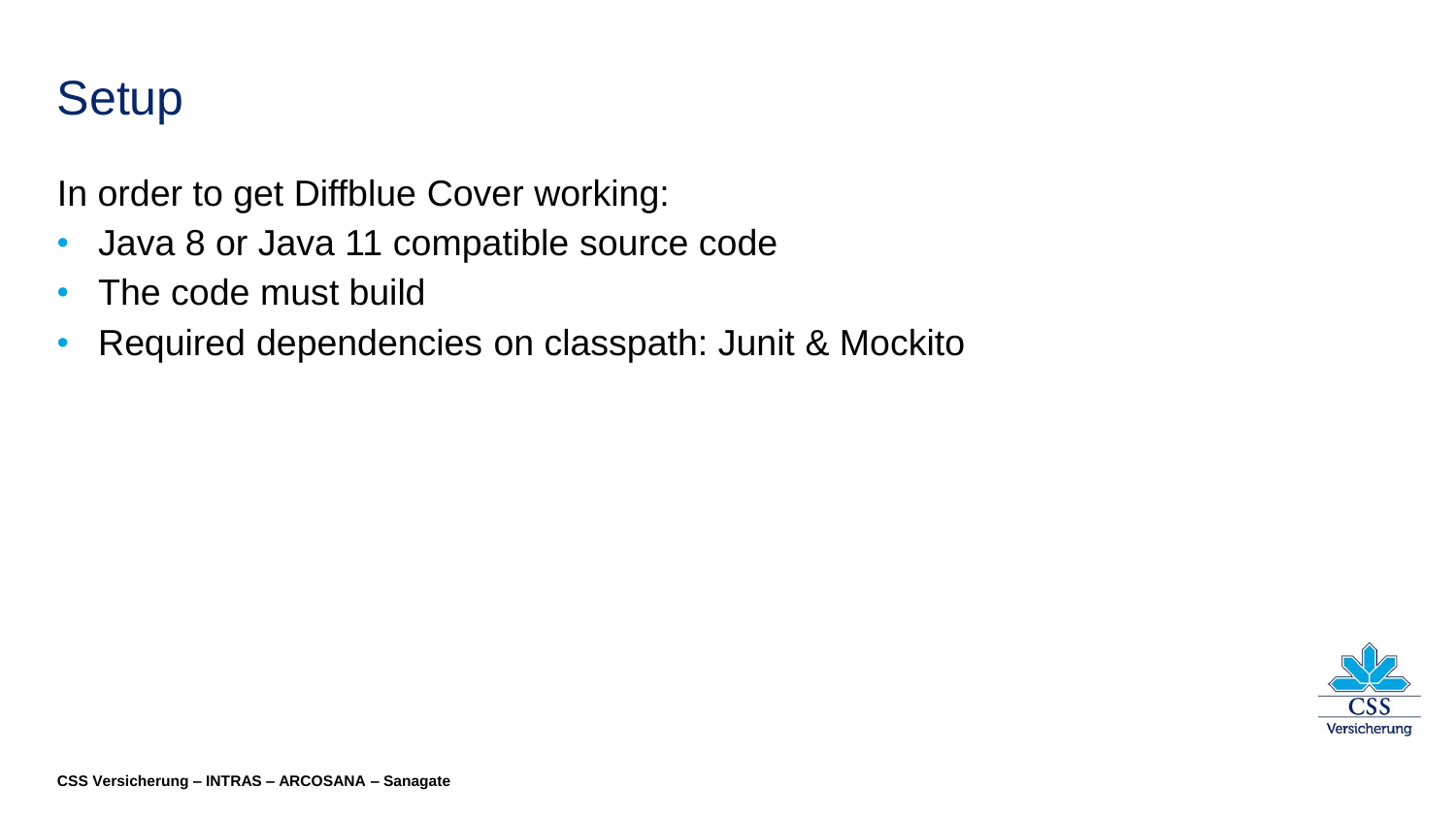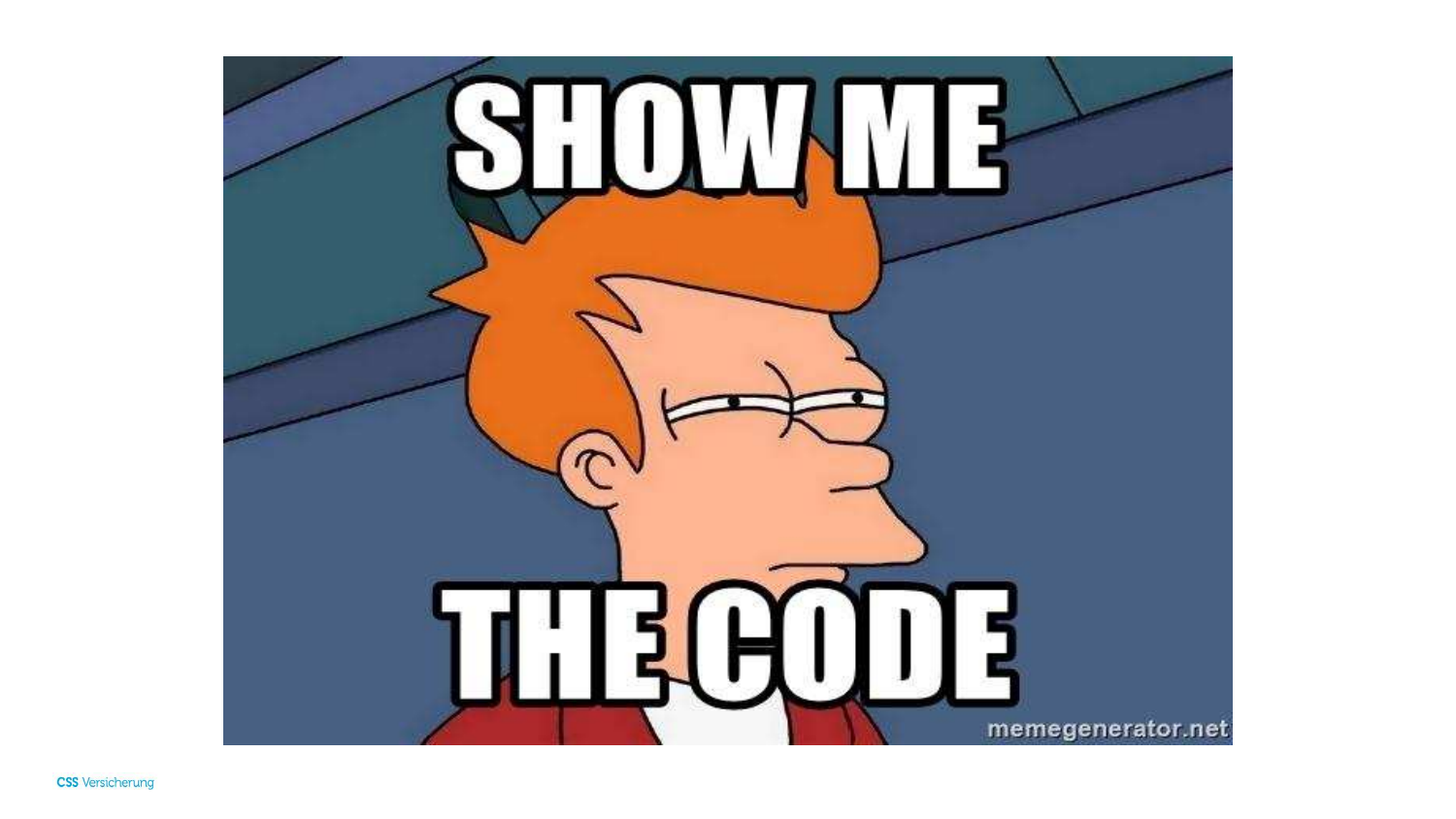# **Conclusion**

- Pros
	- Easy setup and use
	- Understandable and runnable tests generated
	- Reach high code coverage fast
- Cons
	- Quality of the generated input data
	- We do not have control on the generated inputs (but still we can adjust them)

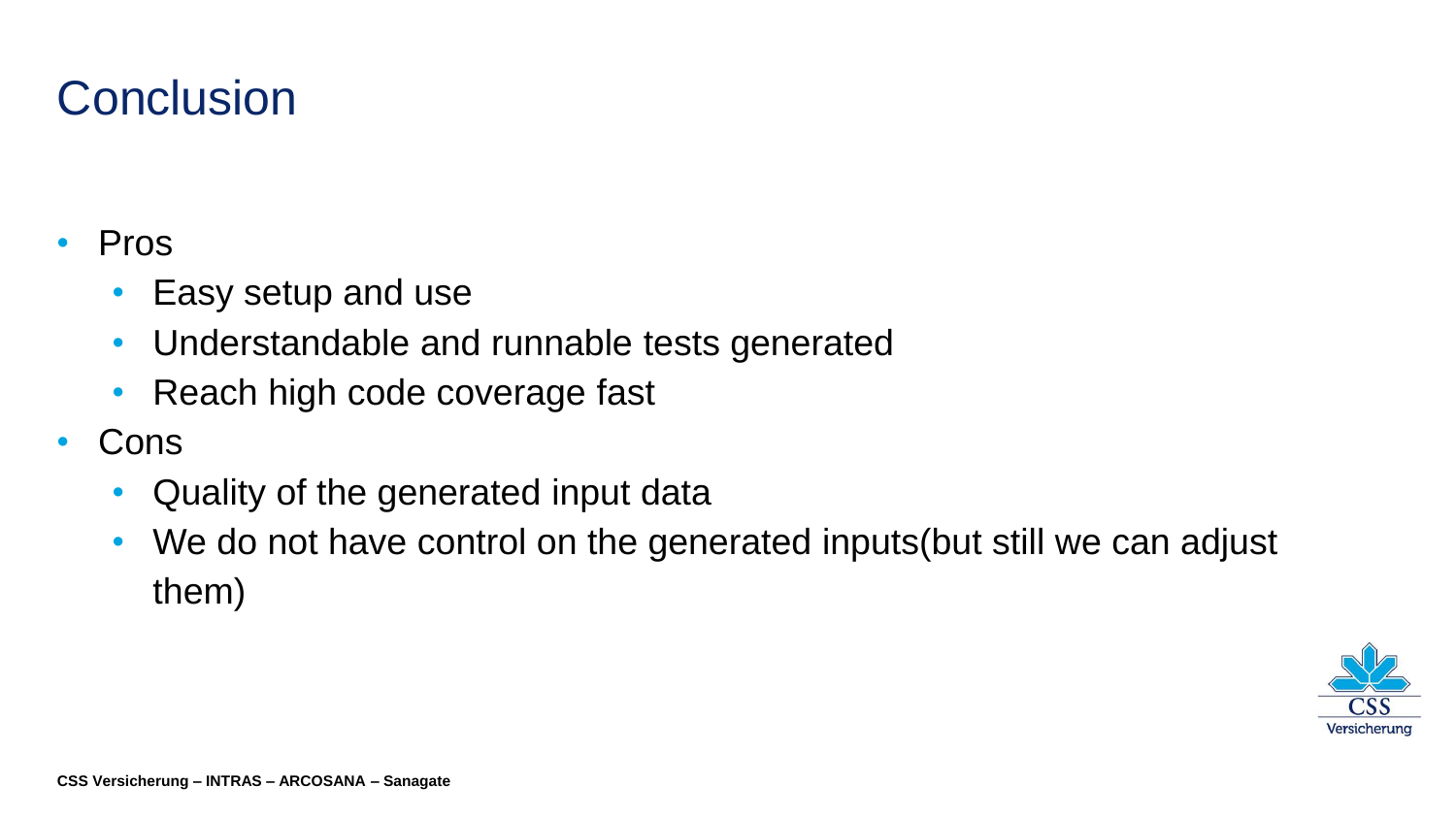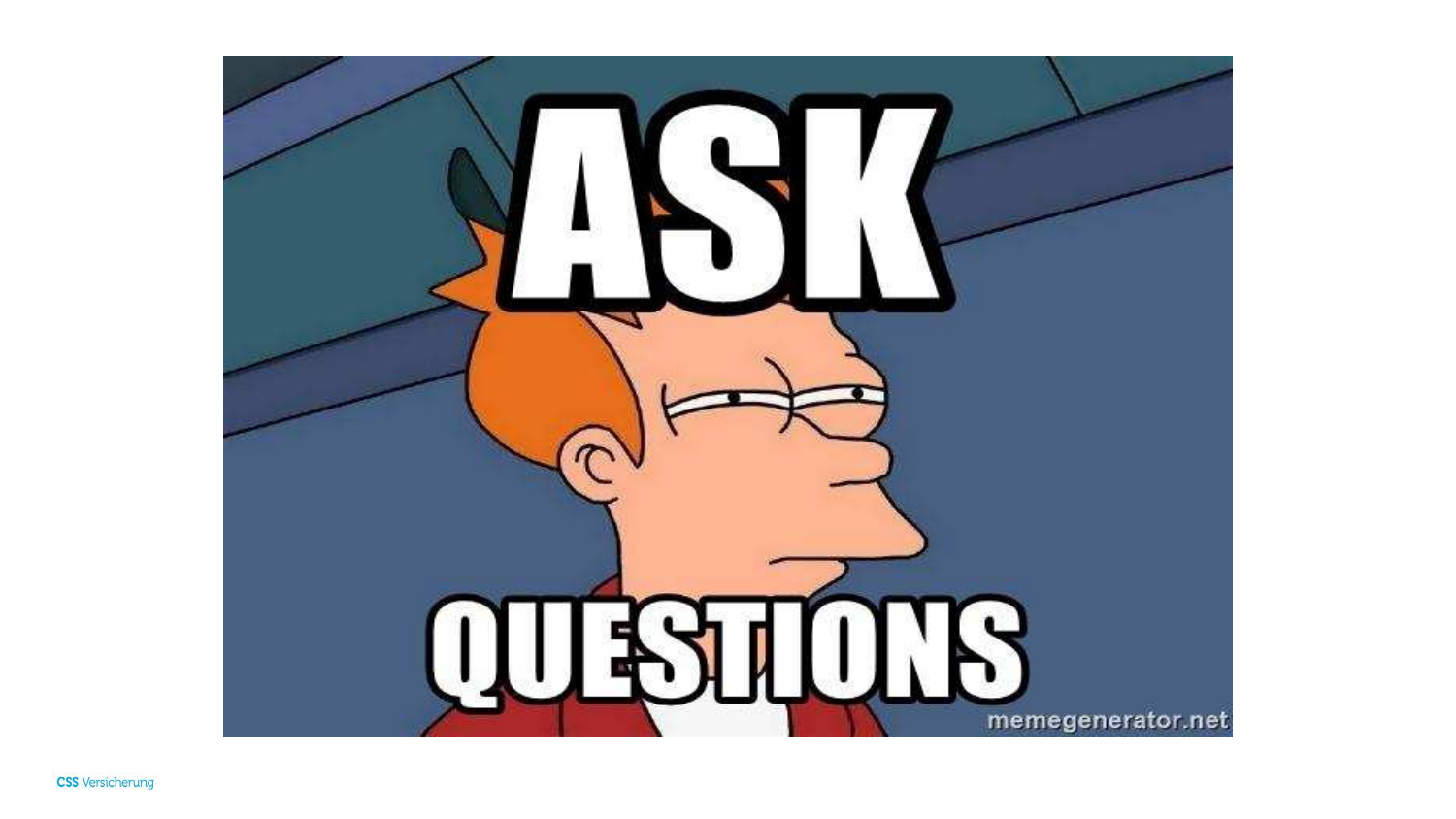# THANK YOU FOR YOUR ATTENTION!

Mehdi Foudhaili

Email: [foudhaili.mehdi@gmail.com](mailto:foudhaili.mehdi@gmail.com)

LinkedIn:<https://de.linkedin.com/in/mehdi-foudhaili-58a974a2>